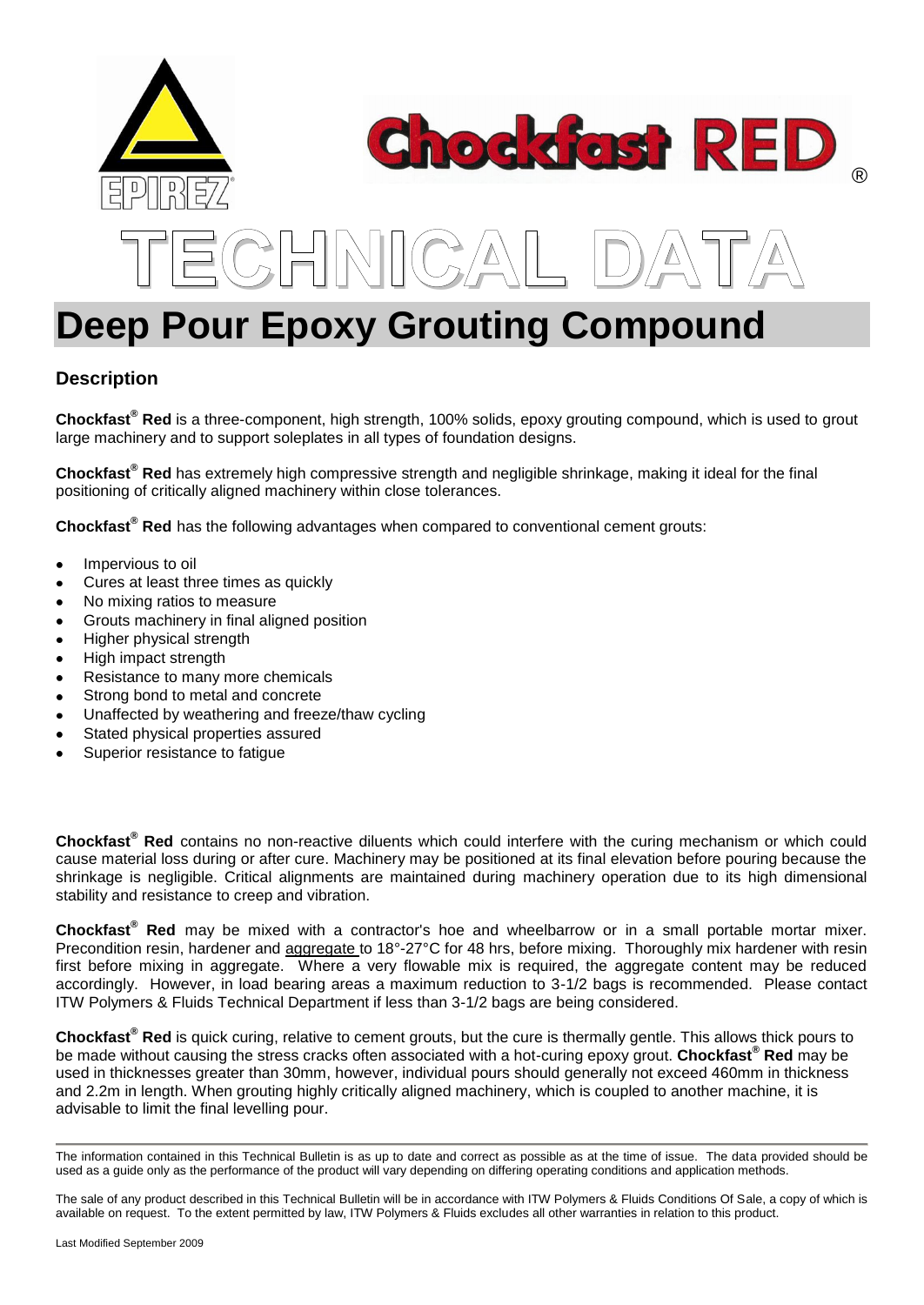## **Physical Properties:**

| Coefficient of Linear Thermal<br><b>Expansion: Temperature Range</b><br>$0^{\circ}$ to 60 $^{\circ}$ C | $20.1 \times 10^{-6}$ / $C^{\circ}$ ASTM D-696 |                                 |
|--------------------------------------------------------------------------------------------------------|------------------------------------------------|---------------------------------|
| <b>Compressive Modulus of Elasticity:</b>                                                              | 13,812 MPa                                     | (Modified)<br><b>ASTM C-579</b> |
| <b>Compressive Strength:</b>                                                                           | 105.3 MPa                                      | (Modified)<br><b>ASTM C-579</b> |
| Fire Resistance:                                                                                       | Self-extinguishing                             | ASTM D-635                      |
| Flexural Strength:                                                                                     | 27.8 MPa                                       | ASTM C-580                      |
| Flexural Modulus Of Elasticity:                                                                        | 13,812 MPa                                     | ASTM C-580                      |
| Izod Impact Strength:                                                                                  | $0.02$ N.m/mm                                  | ASTM D-256                      |
| Linear Shrinkage:                                                                                      | Not measurable                                 | <b>ASTM D-2566</b>              |
| Pot Life:                                                                                              | Approximately 3 hours @ 21°C                   |                                 |
| <b>Specific Gravity:</b>                                                                               | 2.06                                           |                                 |
| Tensile Strength:                                                                                      | 133 kg/cm <sup>2</sup>                         | ASTM D-638                      |
| Packaging:                                                                                             | Resin: 6.1 litres                              |                                 |
|                                                                                                        | Hardener: 3.4 litres                           |                                 |
|                                                                                                        | Aggregate: 4 x 21 kg bags                      |                                 |
| Shelf Life:                                                                                            | 2 years in dry storage                         |                                 |

## **Estimating Data**

94 kg kit Chockfast Red =  $45.3$  Litres

## **Application Directions**

#### **Introduction**

The following CHOCKFAST surface preparation, mixing, pouring and storage procedures have been written as an aid for contractors and end users applying CHOCKFAST on a job site.

If the application procedures are not adhered to it is recommended that the user contact ITW Polymers & Fluids Technical Department for alternate methods. All procedures in this technical data sheet apply to Chockfast Red, unless stated otherwise.

### **Grout Storage**

- All grout materials should be stored in a dry, shaded area in original unopened containers. Recommended storage temperatures are 16°- 35° C.
- The materials have a shelf life in excess of 12 months.
- The grouting materials should be pre-conditioned to a minimum of 19°- 27° C for 24 to 48 hours before mixing and application.
- Construct a shelter over the foundation to protect the work area from the elements particularly during cold, wet or very hot conditions.

### **Foundation Preparation**

- New concrete needs to be 21 to 28 days fully cured or have a compressive strength of 21 MPa and tensile strength of 2.1 MPa. In order to insure a good bond of epoxy to the concrete, check that hydration has ceased.
- The concrete should be chipped to remove all laitance and 50% of the aggregate exposed to provide a rough bonding surface for the epoxy. Dowels should be installed on new exposed concrete to prevent edge lifting.
- The concrete foundation should be dry and oil free before the pouring of grout.
- Form as for concrete using good quality form material. Fit 30mm x 45mm chamfer pieces. Wax or grease all surfaces of forming in contact with resin. Seal all gaps with suitable mastic or putty

 **AUSTRALIA NEW ZEALAND** ITW Polymers & Fluids 100 Hassall Street **Transformation** Unit 2 / 38 Trugood Drive Wetherill Park NSW 2164 **East Tamaki 2013, Auckland** Phone (02) 9757 8800 Fax (02) 9757 3855 Phone (09) 272 1945 Fax (09) 273 6489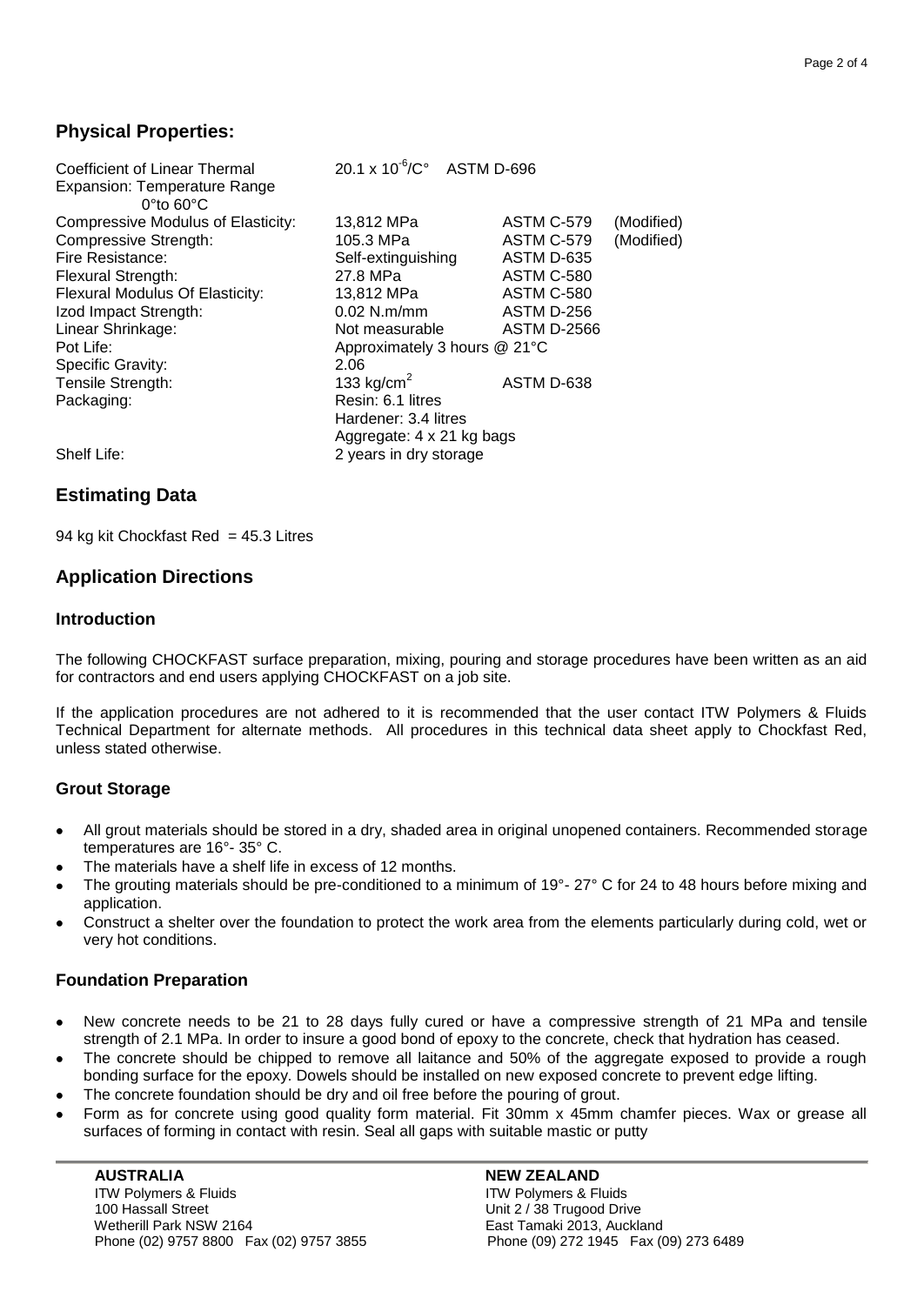Sleeve all foundation bolts in way of resin to prevent adhesion and to allow bolt stretch. \*Construct header boxes if resin has to flow more than one metre.

#### **Preparation of Baseplates or Soleplates**

- All 90° angles on steelwork in contact with the epoxy should be rounded to reduce stress concentrations in the grout. Round shim stock is preferred.
- Surfaces of baseplates or soleplates in contact with grout should be sandblasted to a clean, oil free, dry surface. Epoxy primer can be applied to the clean metal surfaces to prevent rusting.

#### **Mixing**

- Pour contents of Hardener into Compound container and mix thoroughly for 3 minutes with a suitable blade fitted to a 400 rpm power mixer. Ensure all material around bottom and sides of can is incorporated.
- Chockfast Red should be mixed in a 15 -20 rpm mortar mixer capable of holding a minimum of 90.6 litres.
- Add the pre mixed liquids to the mortar mixer and one bag of aggregate. Progressively add the remaining bags of aggregate assuring a homogeneous mix. **Mixing is complete when aggregate is wet** (for the first mix, ½ a bag of aggregate should be withheld to facilitate the "wetting out of the mixer").
- Subsequent mixes should contain 4 bags. Never reduce aggregate by more than half a bag to improve flow.
- It is important to mix the grout until the 4 bags of aggregate have been **"wetted out"**. Over mixing will encourage the entrapment of air.

### **Pouring**

Pour the **Chockfast® Red** as soon as possible after mixing.

### **Work Time (Pot Life)**

2-3 hours @ 21°C

### **Cure Time**

54 hours @ 16°C 36 hours @ 21°C 24 hours @ 27°C 18 hours @ 32°C

- Protect newly poured Chockfast Red from sudden temperature changes and direct sunlight.  $\bullet$
- Additional layers of Chockfast can be poured providing the initial pour has returned to an ambient temperature and the surface has been roughened up to provide a mechanical bond.

## **Packaging**

**Chockfast® Red** is available in 94 kg kits. Each pack contains Hardener, Compound and Aggregate in correct proportions for use.

### **Ordering information:**

94 kg #D11950

**Note:** The figures quoted for work time, cure time and coverage are not definitive. They are dependent on job site conditions and will vary accordingly. In all cases we endeavour to provide typical figures for use as a guide.

### **Health & Safety Information**

**AUSTRALIA**<br>ITW Polymers & Fluids **NEW ZEALAND**<br>ITW Polymers & Fluids ITW Polymers & Fluids 100 Hassall Street **Transformation** Unit 2 / 38 Trugood Drive Wetherill Park NSW 2164 **East Tamaki 2013, Auckland** Phone (02) 9757 8800 Fax (02) 9757 3855 Phone (09) 272 1945 Fax (09) 273 6489